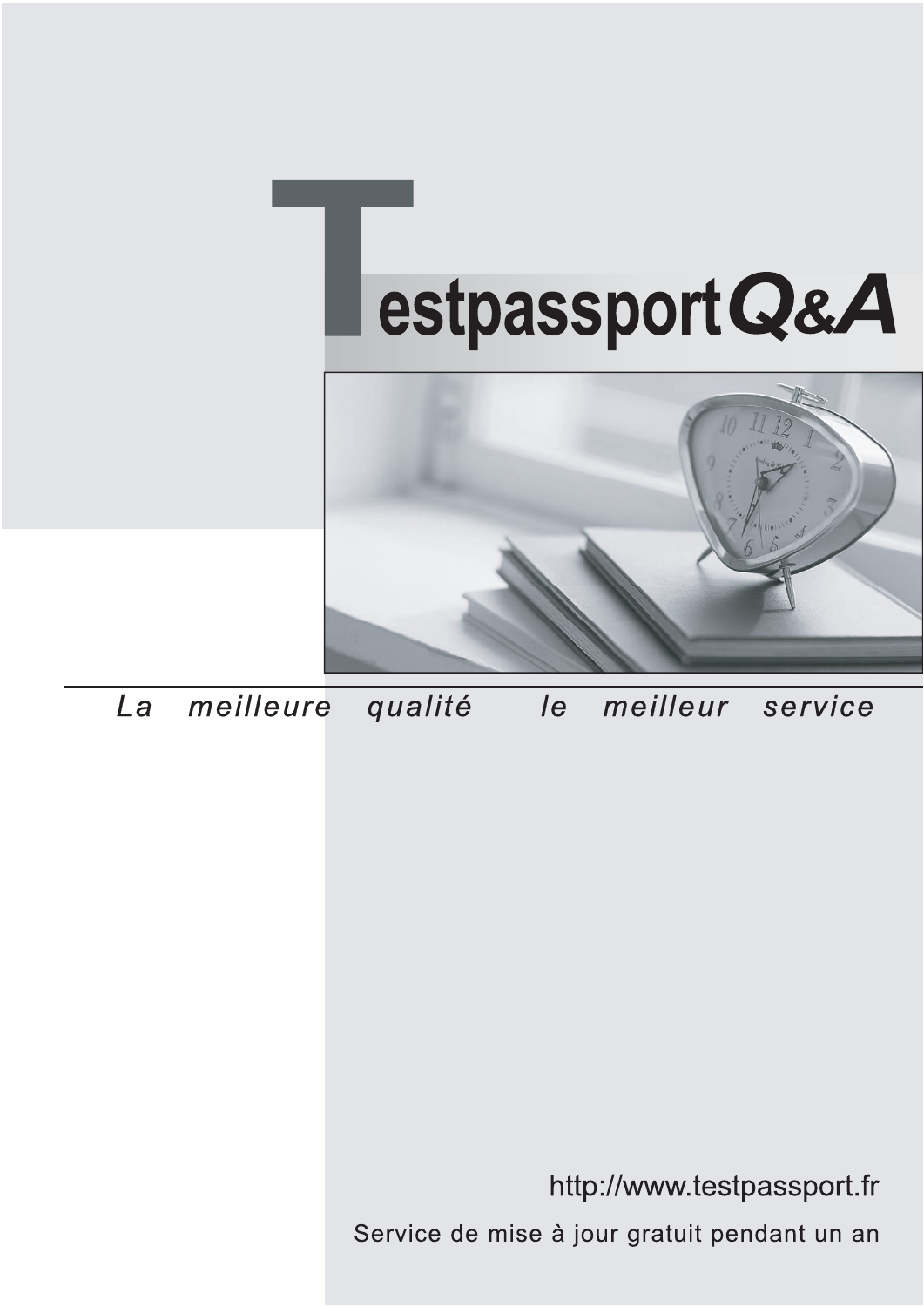# **Exam** : **300-825**

## **Title** : Implementing Cisco Collaboration Conferencing (CLCNF)

# **Version** : DEMO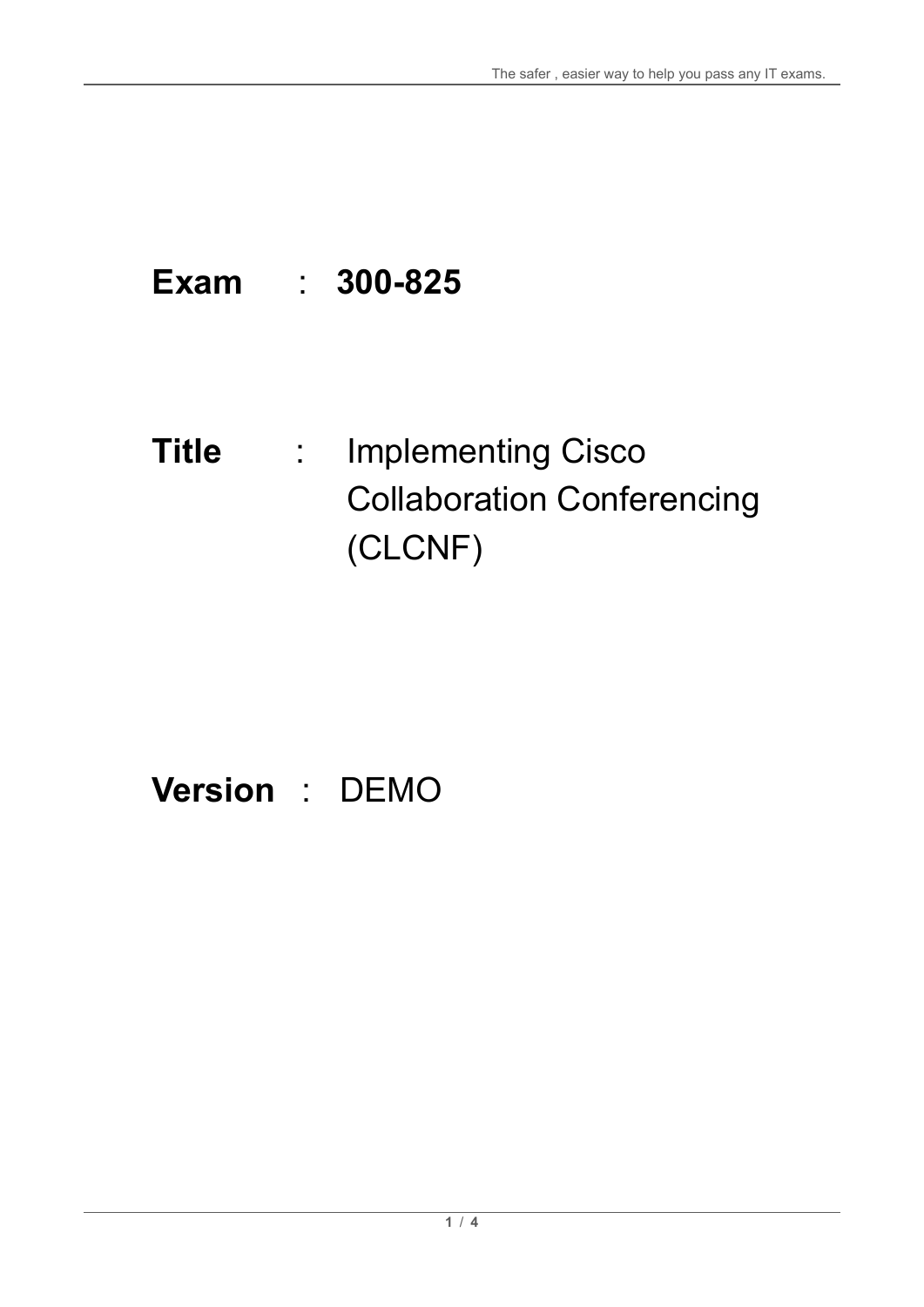1.What is the default maximum resolution for the internal streamer?

- A. 720p
- B. 1440p
- C. 1080p
- D. 480p

#### **Answer:** C

#### **Explanation:**

#### Reference:

https://www.cisco.com/c/dam/en/us/td/docs/conferencing/ciscoMeetingServer/Release\_Notes/Version-3- 0/Cisco-Meeting-Server-Release-Notes-3-0.pdf

2.A corporation must configure Cisco TelePresence Management Suite Extension for Microsoft Exchange for users to schedule meetings with Outlook.

What must be configured to accomplish this goal?

A. Cisco UCM endpoints

- B. a client certificate and password to interact with Active Directory
- C. Room mailboxes dedicated for the use of TelePresence scheduling
- D. Cisco TMS provisioning extension

#### **Answer:** D

3.An administrator sets up conference resources by using a clustered Cisco Meeting Server deployment for video endpoints that are registered to Expressway. The administrator must ensure that no single server gets overloaded within the cluster.

What should be configured to accomplish this goal?

- A. a record with the cluster FQDN of the Cisco Meeting Server in the external DNS servers.
- B. Expressway-C as the traversal client to Expressway-E.
- C. Cisco Meeting Server and Expressway-C in the same domain.
- D. a separate zone for Cisco Meeting Server servers in the cluster.

#### **Answer:** D

4.Refer to the exhibit.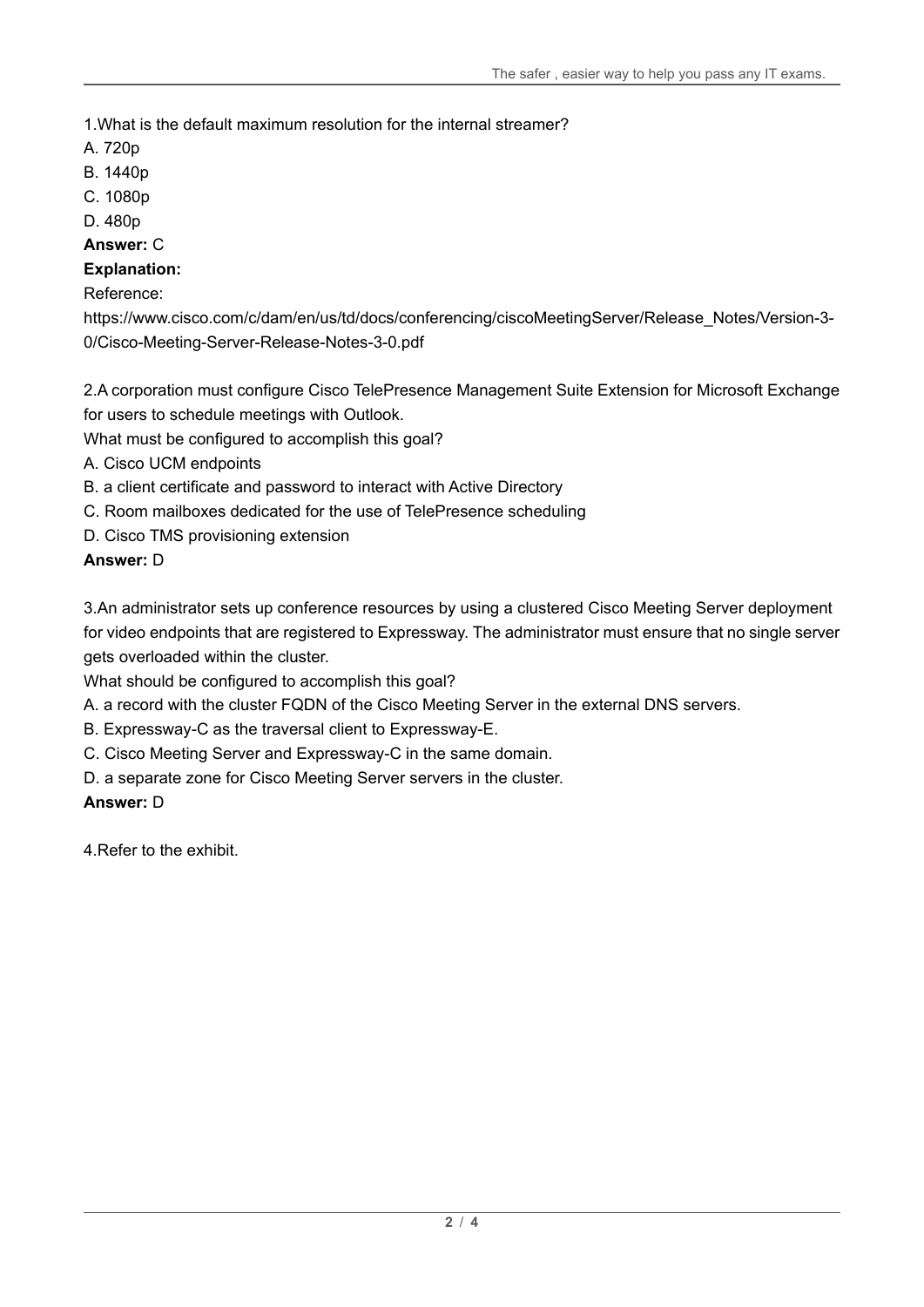

What does this notification indicate about activity over the last 90 days?

- A. In cluster 2, more licenses have been used than are installed for less than 15 days.
- B. In cluster 3, the license agreement will remain in compliance for 20 more days.
- C. In cluster 4, at least 5 percent of the installed licenses have not been used.
- D. In cluster 6, the license agreement has been out of compliance for more 30 days.

#### **Answer:** A